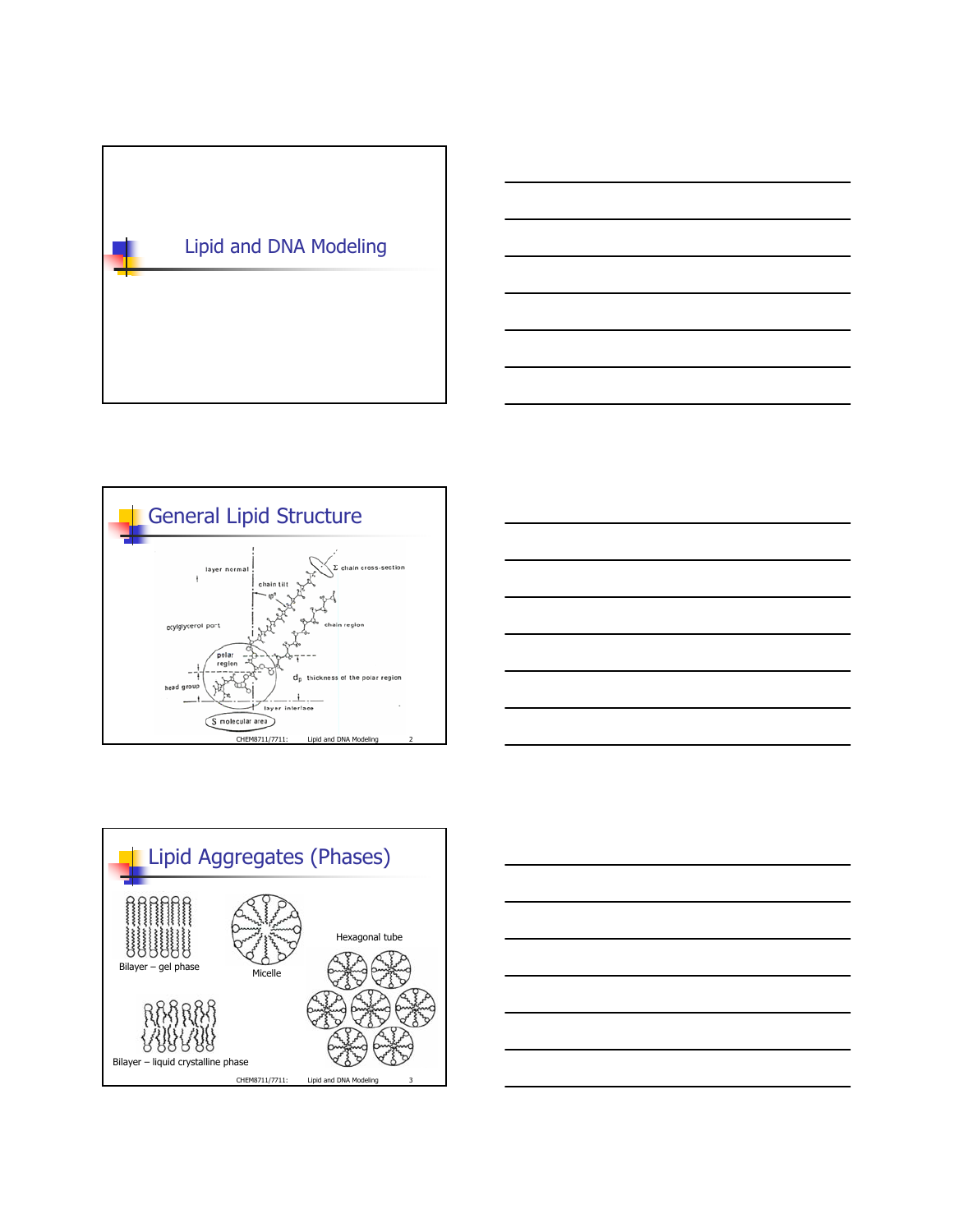



- **Liquid crystalline phase lipids (most relevant** for studying biological membranes) have increased mobility relative to gel phase lipids
- **Increased mobility gives rise to 'gauche'** defects' which are found in increasing concentration toward the center of the bilayer
- The acyl chain disorder can be represented by statistically averaged molecular order parameters



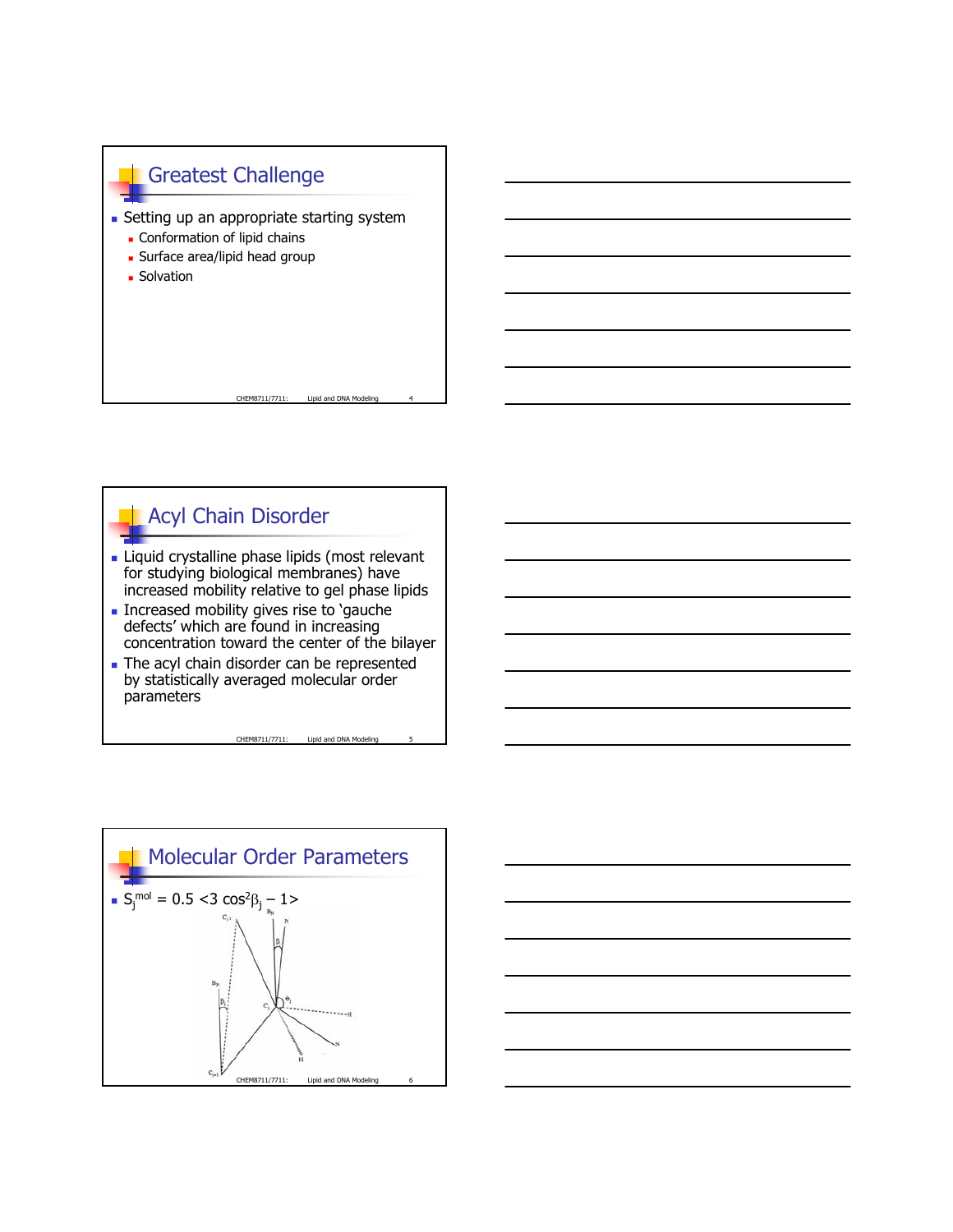





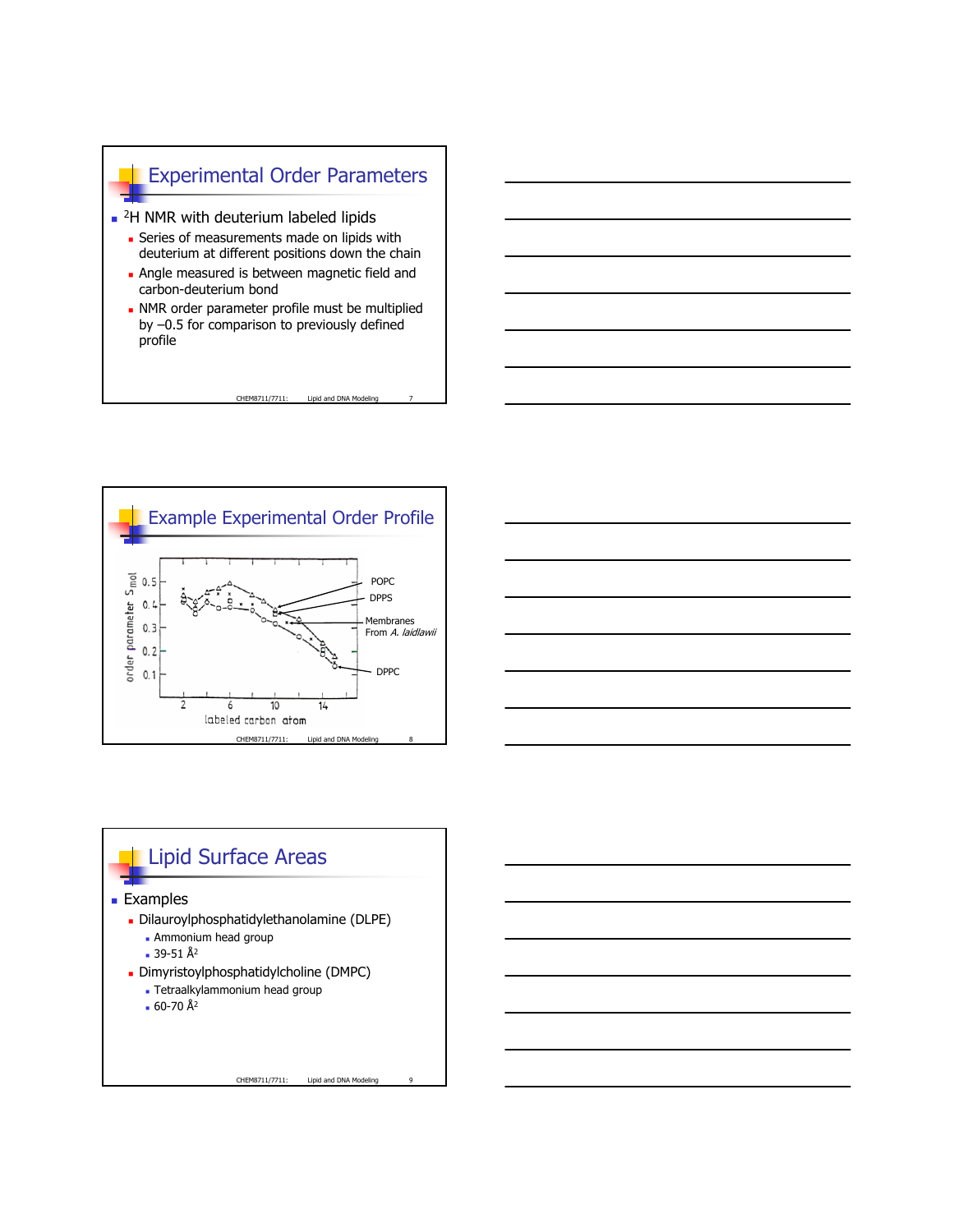## **Hydration**

- **Most lipid headgroups are hydrated with** water and may require counterions
- Bilayer surfaces are subject to hydration pressure when they are brought into close proximity
- These repulsive forces may require substantial layers of water if periodic boundary conditions are used

DNA Structure – Class Exercise

CHEM8711/7711: Lipid and DNA Modeling

- Download a segment of double-stranded DNA from the protein databank
- **Examine the structure for the following** features:
	- Charged groups
	- **Hydrogen bonding interactions**
	- Overall morphology (shape)

Greatest Challenge

- **Electrostatic Treatment and Counterions** 
	- **Polyanionic DNA chain is surrounded by a cloud** of ions that compensate for the concentration of anionic groups
	- This ion cloud is referred to as the ion atmosphere
	- The ions are mobile as they are not covalently attached to any particular phosphate group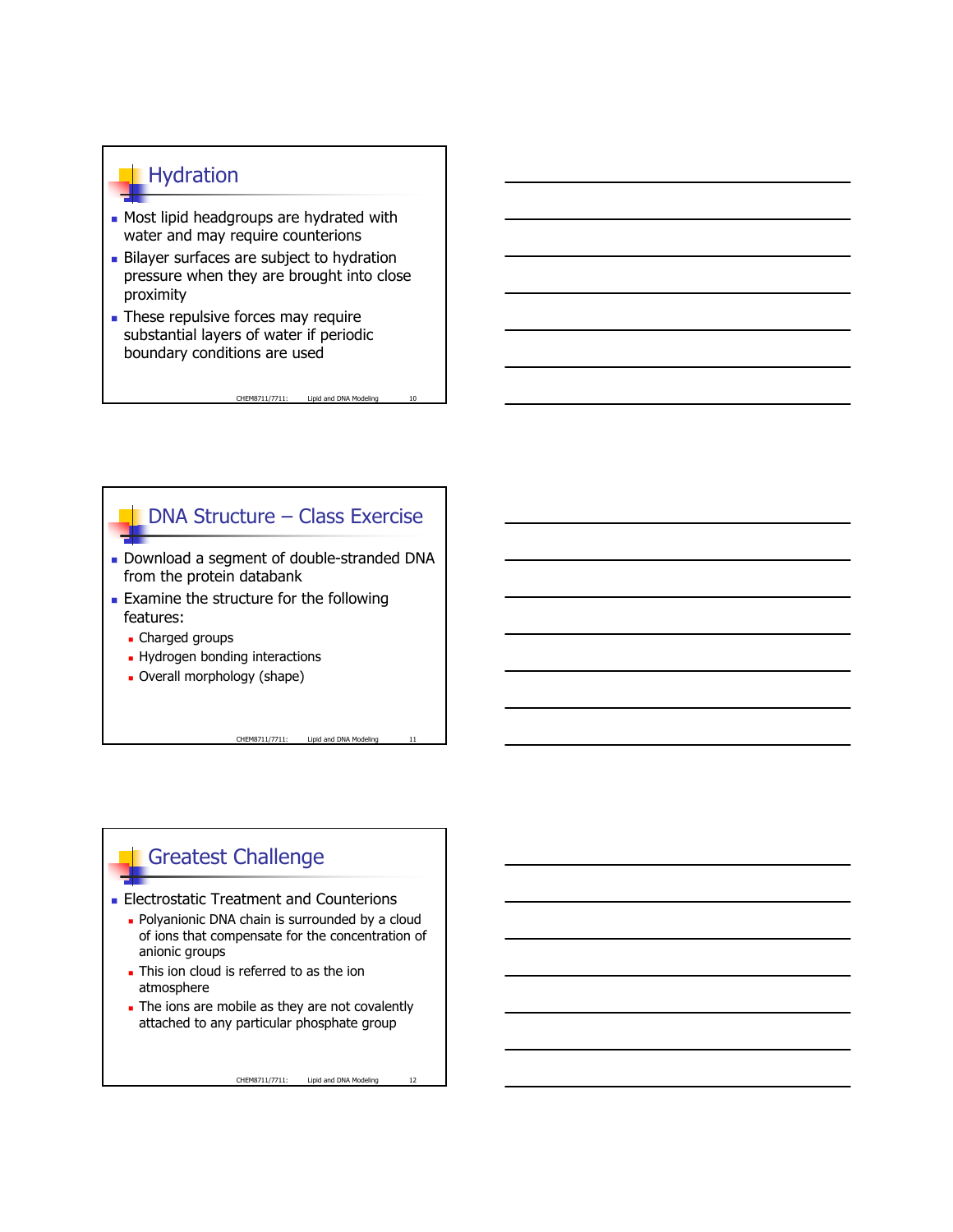



## **Explicit Counterions**

- $\blacksquare$  Placement First method
	- Solvate DNA
	- **-** Compute electrostatic potential (EP) on each water
	- **Replace those with highest negative EP with counterions**
- $\blacksquare$  Placement Second method
	- Calculate electrostatic potential around DNA
	- **Place counterion at grid point with highest negative EP**
	- **Repeat**
- $\blacksquare$  Placement Third method
	- Place ions 4.5-6.0 Å from P bisecting the O-P-O angle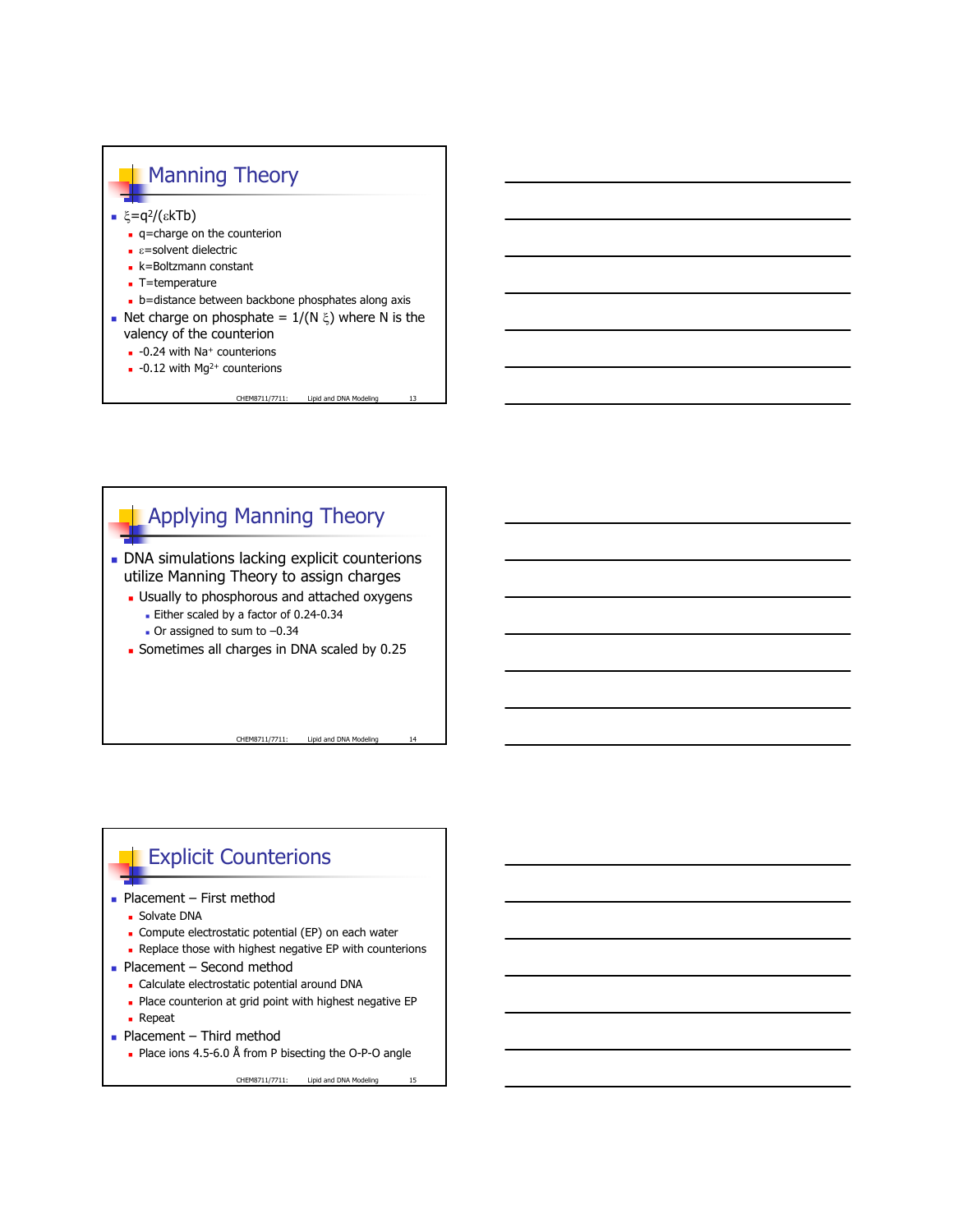







## **Counterion Equilibration**

- **Regardless of placement method, counterion** positions need sufficient equilibration to find optimal positions
- **Often such equilibration is performed while** holding the DNA fixed and just allowing the water and counterions to relax